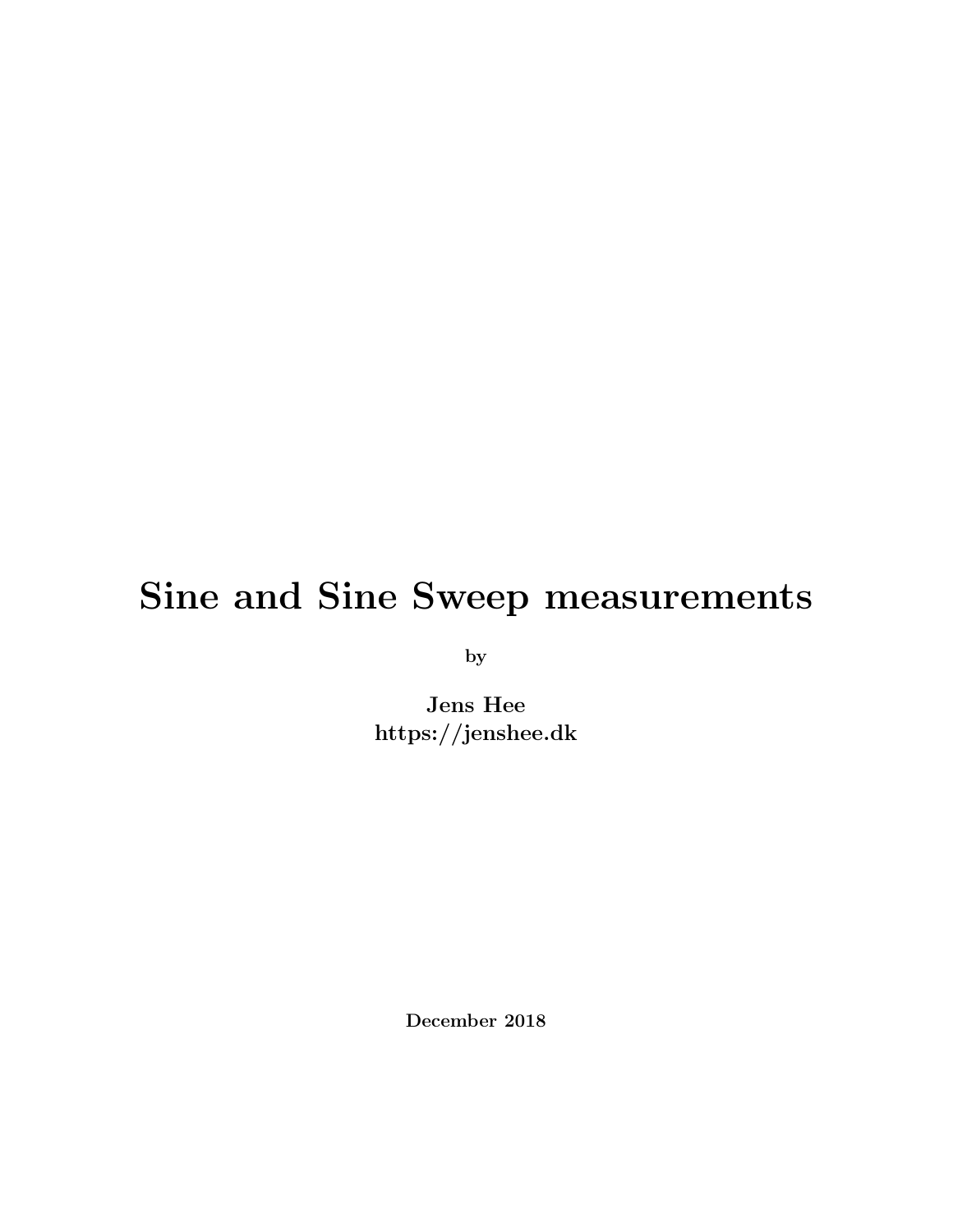# Change log

#### 16. December 2018

1. Document started.

#### 13. March 2020

1. Meta data added.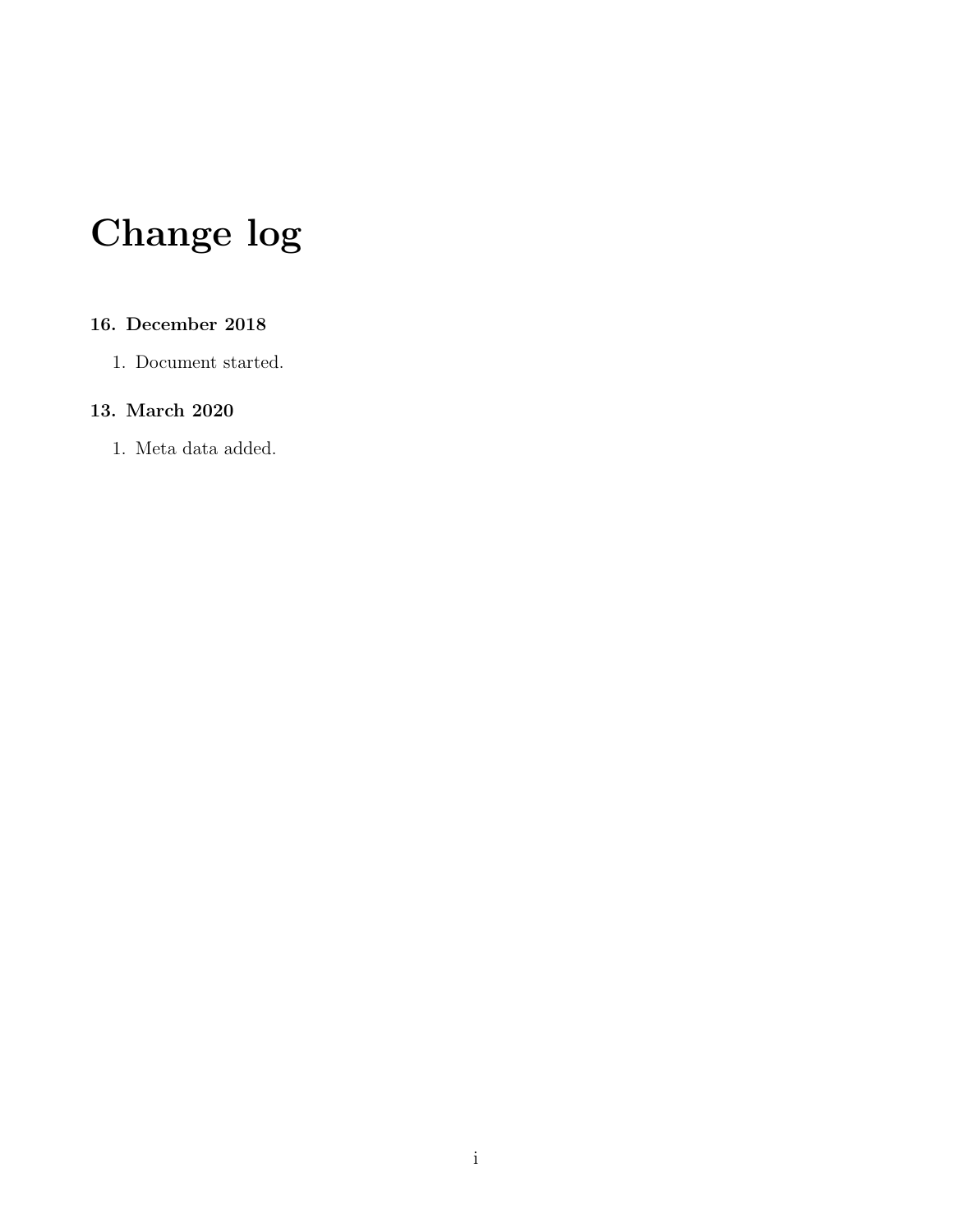# **Contents**

| 1 Introduction |                     |              |                                                                                                          |                      |  |  |
|----------------|---------------------|--------------|----------------------------------------------------------------------------------------------------------|----------------------|--|--|
|                | 2 Heterodyne method |              |                                                                                                          |                      |  |  |
|                |                     |              |                                                                                                          |                      |  |  |
|                | 2.2                 |              |                                                                                                          |                      |  |  |
|                |                     |              | 2.2.1 Linear sweep $\ldots \ldots \ldots \ldots \ldots \ldots \ldots \ldots \ldots \ldots \ldots \ldots$ | $6\phantom{.0000}\,$ |  |  |
|                |                     |              |                                                                                                          |                      |  |  |
|                |                     | 3 Appendix A |                                                                                                          | 10                   |  |  |
|                | 4 Appendix B        |              |                                                                                                          |                      |  |  |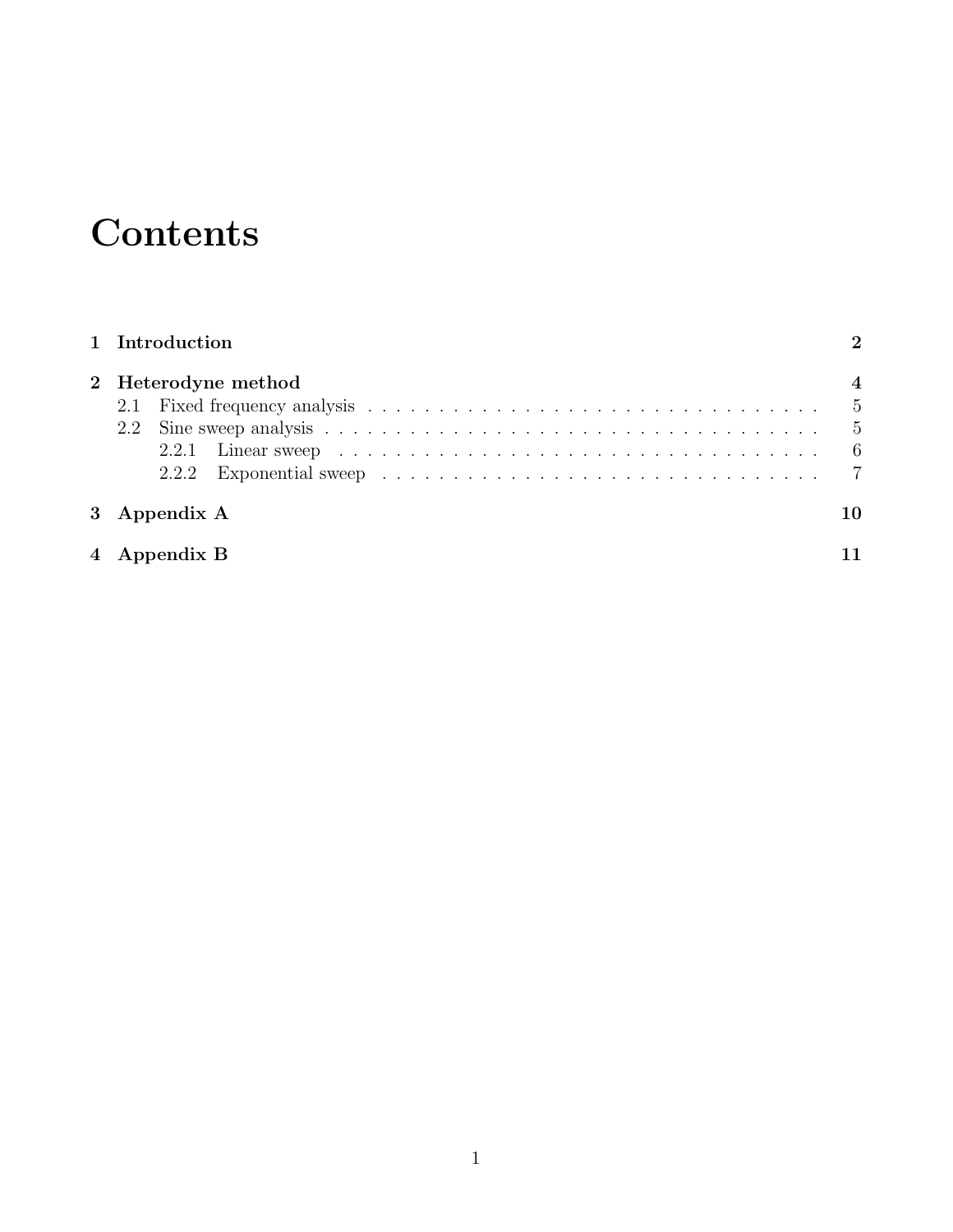### <span id="page-3-0"></span>Introduction

The frequency response of a system can be measured at a single frequency by applying a sine wave with a known amplitude to the system and recording the amplitude and phase of the output relative to the input as shown in Figure [1.1.](#page-3-1)



Figure 1.1: Basic frequency response measurement set-up

If the frequency of the generator is slowly changed, it is possible to obtain the frequency response over a frequency range. However, if the frequency of the generator is changed too fast the frequency response becomes incorrect. Figure [1.2,](#page-4-0) [1.3](#page-4-1) and [1.4](#page-4-2) shows the effect of sweeping a sine wave through a resonance at different sweep rates. As a rule of thumb the sweep rate S must be limited by:

<span id="page-3-1"></span>
$$
S < (\Delta f)^2
$$

where  $\Delta f$  is the bandwidth of the resonance.

Even if the sweep rate is low, the measurement becomes incorrect in situations where the S/N ratio is relatively poor. Therefore the heterodyne principle is often used as described in the next chapter.

Another widely used approach is the dual channel FFT method. However, the heterodyne method gives the possibility for overlapping data collection and signal processing and requires considerably less memory than pure FFT analysis.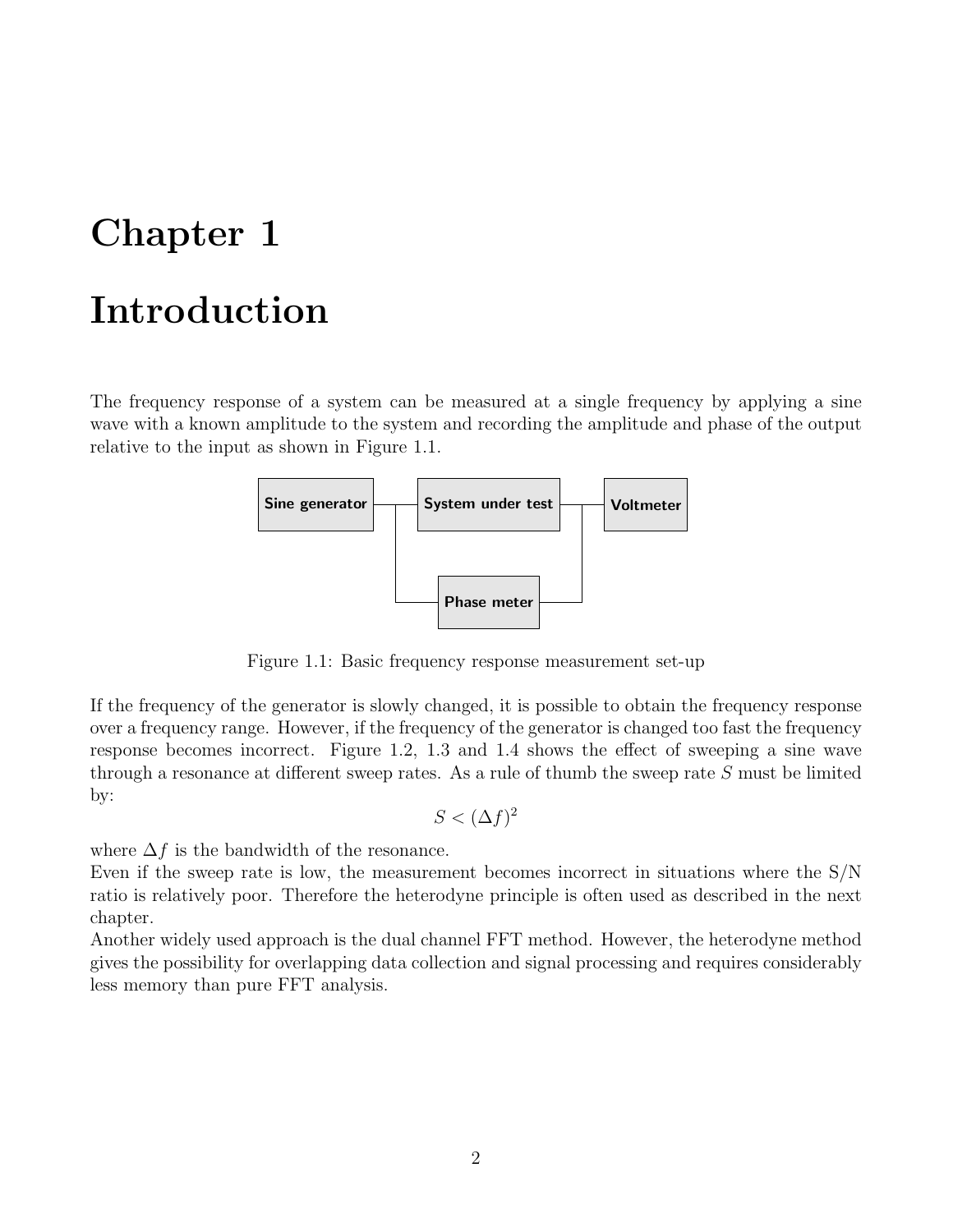

<span id="page-4-0"></span>Figure 1.2:  $f_c=$  3 kHz,  $\Delta f\rm=$  10 Hz,  $S\rm=$  25 Hz/s



Figure 1.3:  $f_c=$ 3 kHz, $\Delta f\rm=$  10 Hz, $S\rm=$  100 Hz/s

<span id="page-4-2"></span><span id="page-4-1"></span>

Figure 1.4:  $f_c=3$  kHz,  $\Delta f{=10}$  Hz,  $S{=400}$  Hz/s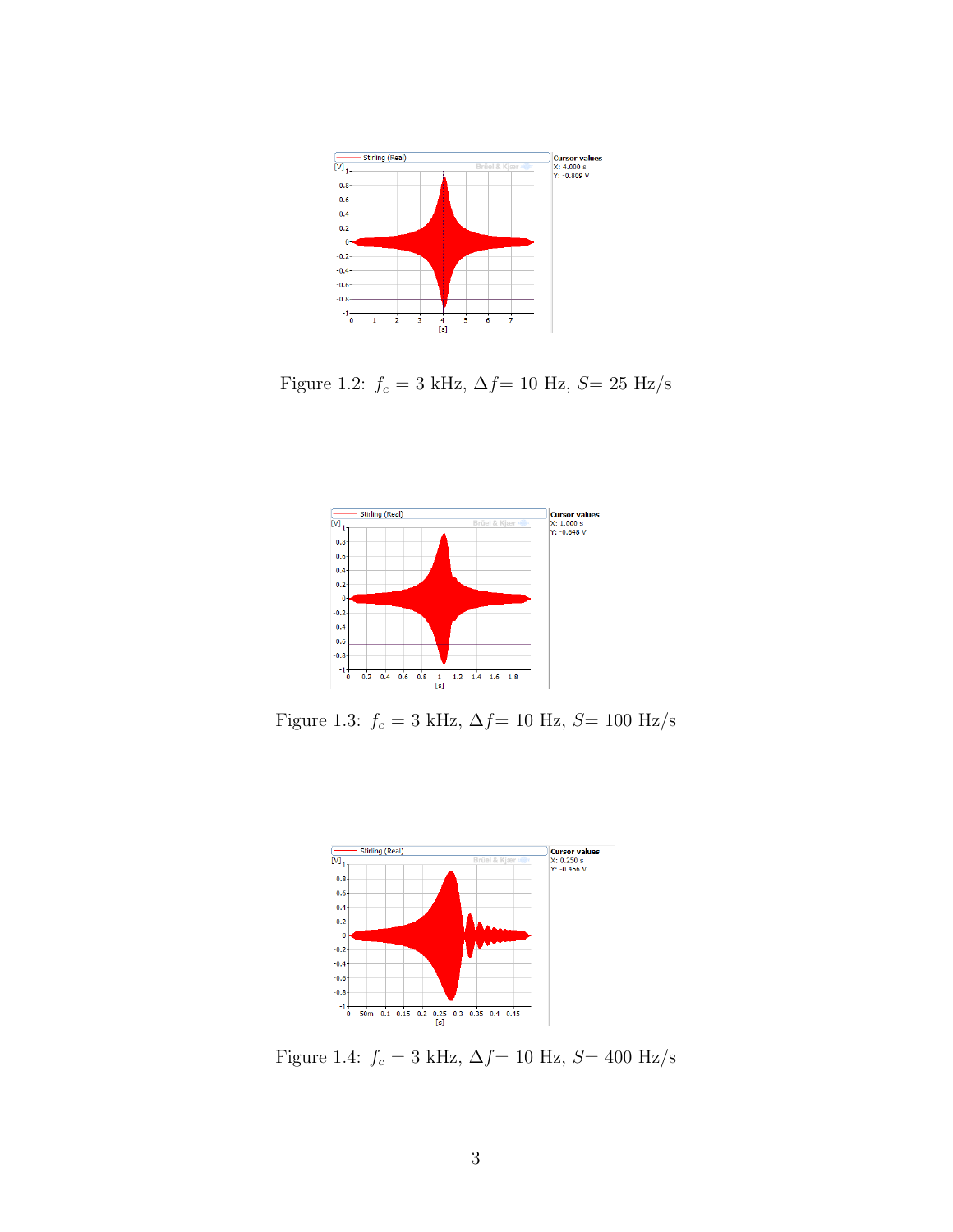### <span id="page-5-0"></span>Heterodyne method

One of the advantages of the heterodyne method is its capability of improving the S/N ratio by the use of a tracking filter as shown in Figure [2.1.](#page-5-1) The method can be used for fixed frequency as well as for sine sweep analysis.



<span id="page-5-1"></span>Figure 2.1: Heterodyne measurement set-up

In the mixer the output from the system under test is split into two signals where one is multiplied by a cosine version of the generator signal and the other by a sine version, see Figure [2.2.](#page-5-2)



<span id="page-5-2"></span>Figure 2.2: Heterodyne mixer. The generator signal is  $sin(\phi(t))$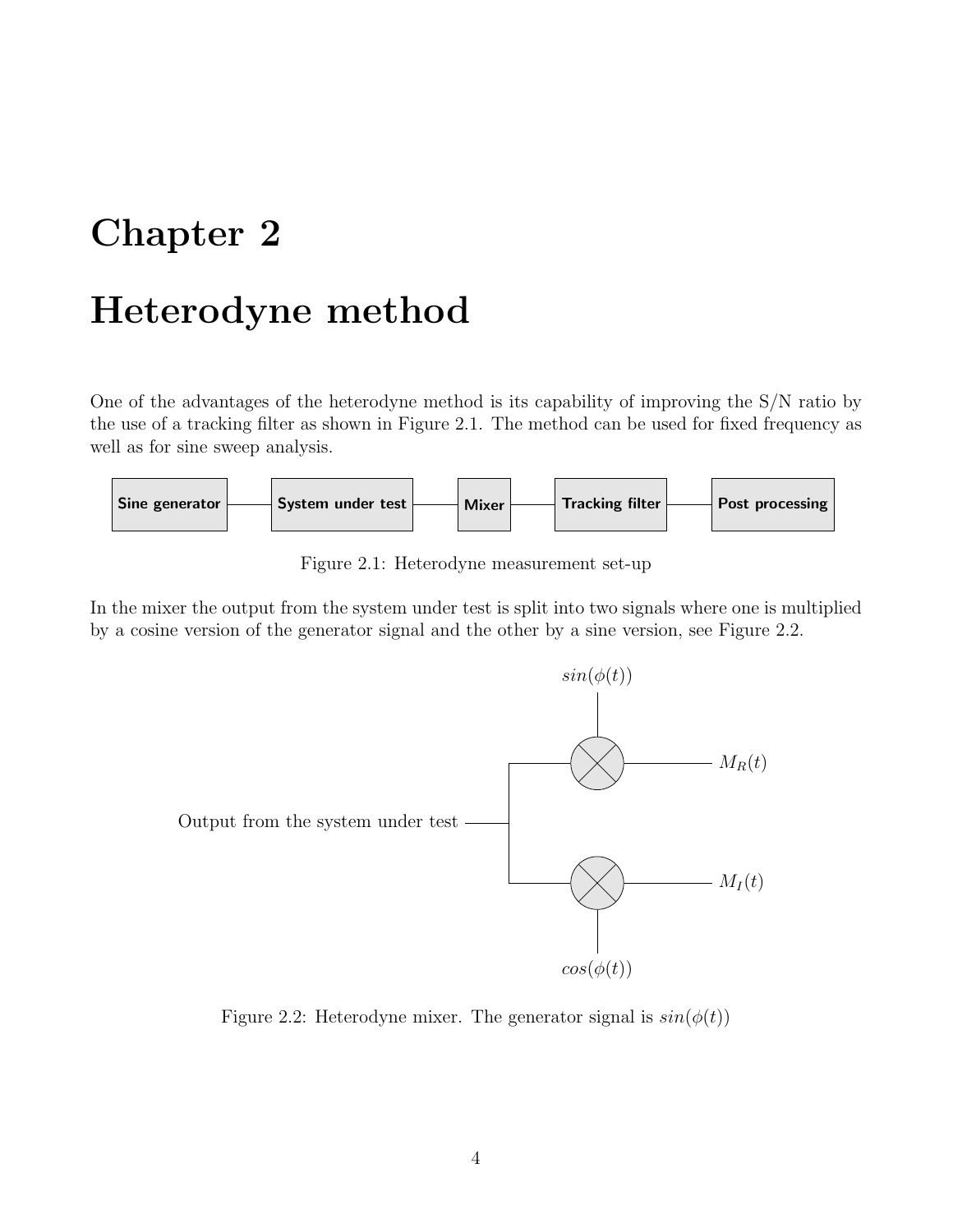### <span id="page-6-0"></span>2.1 Fixed frequency analysis

If the generator signal is a sine wave of frequency  $\omega_0$ , then the output of the SUT is also a sine wave of frequency  $\omega_0$ , but with a different amplitude an phase:

$$
v_{sut}(t) = |H(\omega_0)|\sin(\omega_0 t + \phi_0), \qquad \phi_0 = \angle H(\omega_0)
$$

The output of the mixer is:

$$
M_R(t) = |H(\omega_0)|\sin(\omega_0 t + \phi_0)\sin(\omega_0 t) = 0.5|H(\omega_0)|(\cos(\phi_0) - \cos(2\omega_0 t + \phi_0))
$$
  

$$
M_I(t) = |H(\omega_0)|\sin(\omega_0 t + \phi_0)\cos(\omega_0 t) = 0.5|H(\omega_0)|(\sin(\phi_0) + \sin(2\omega_0 t + \phi_0))
$$

The tracking filter consists of two low-pass filters each removing the component at the double frequency. The output of the tracking filter is:

$$
T_R = 0.5|H(\omega_0)|\cos(\phi_0)
$$
  

$$
T_I = 0.5|H(\omega_0)|\sin(\phi_0)
$$

The magnitude and phase of  $H(\omega_0)$  is then given by:

$$
|H(\omega_0)| = 2\sqrt{T_R^2 + T_I^2}
$$

$$
\phi_0 = \tan^{-1}(\frac{T_I}{T_R})
$$

Apart from removing the component at the double frequency the low-pass filter also removes noise and thereby improves the  $S/N$  ratio of H. Moreover the low-pass filter may also remove distortion in case of non linear systems.

### <span id="page-6-1"></span>2.2 Sine sweep analysis

If the sweep rate is low (in the sense explained in Chapter [1\)](#page-3-0) then the scheme outlined in the previous section can be used directly for sweep measurements, with  $\omega_0$  changing with time. Note that the low-pass filter cut-off frequency must be less than  $2\omega$  for all  $\omega$  during the sweep. However, using a too low cut-off frequency will deteriorate the frequency response. As a rule of thumb the cut-off frequency  $f_{cut}$  is limited by:

$$
f_{cut} > \frac{S}{\Delta f} \approx ST
$$

where  $\Delta f$  is the bandwidth of the narrowest resonance in the frequency response and T is the length of the impulse response.

If the sweep rate is high the output of the system under test is not given by the  $v_{sut}(t)$  above. The next sections describes how to overcome this problem.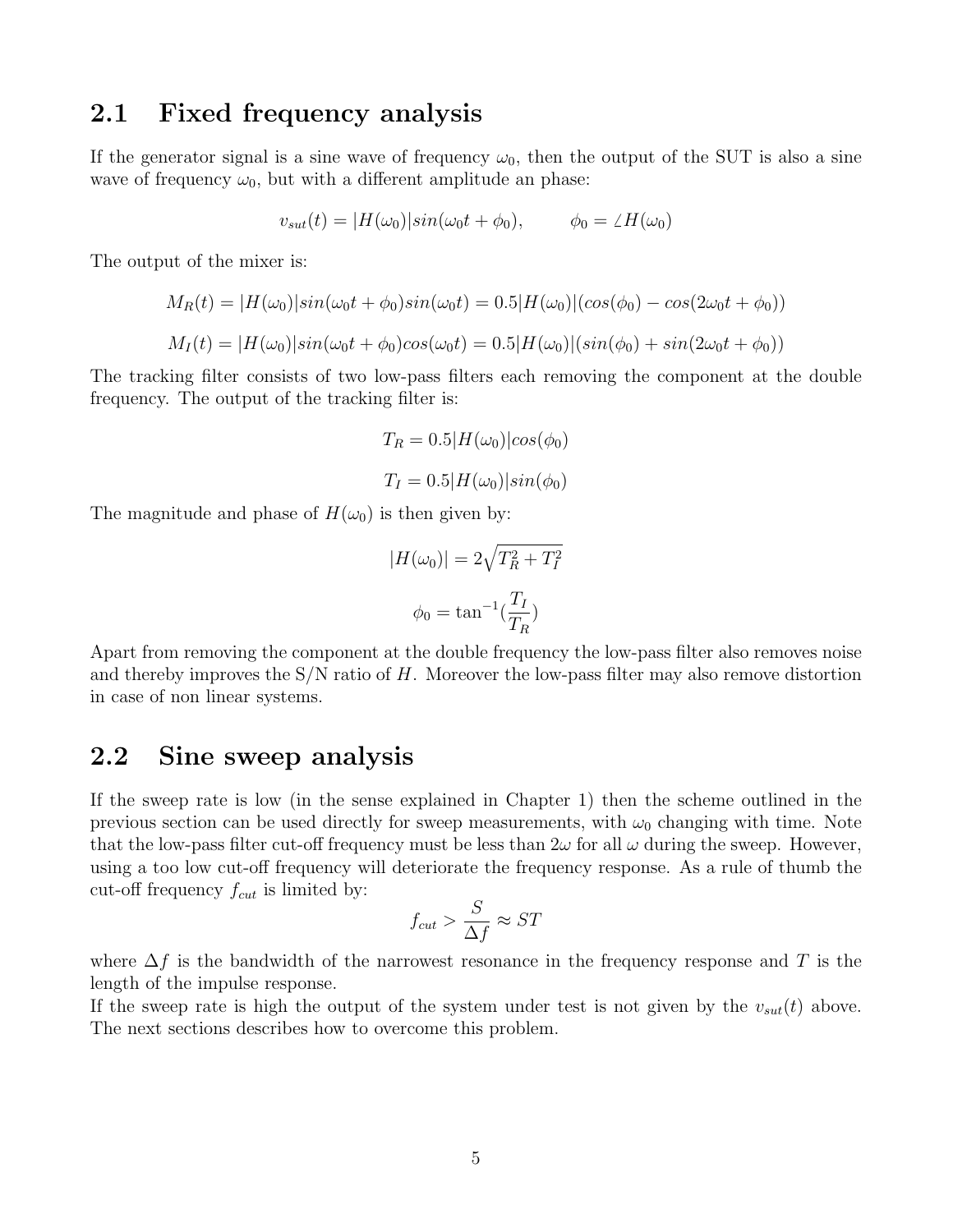#### <span id="page-7-0"></span>2.2.1 Linear sweep

In this case the generator frequency is increasing proportionally with time:

$$
\omega(t) = 2\pi St + \omega_{st}
$$

$$
\phi(t) = \pi St^2 + \omega_{st}t
$$

where  $\omega_{st}$  is the start frequency.

The tracking filter can be implemented as a FIR filter with a fixed  $f_{cut}$  and has four functions:

- 1. Removing the frequency component at the double frequency.
- 2. Removing noise.
- 3. Acting as an anti-aliasing filter enabling sampling reduction.
- 4. Removing distortion.

If the sweep rate is low no further processing is necessary, but for higher sweep rates the frequency response so far obtained is incorrect. Appendix A gives the details of the required processing. It can be summarized as follows:

- 1. Apply an IFFT to the false frequency response setting the negative frequencies to zero.
- 2. Multiply the result (the false impulse response) by a complex sine sweep in order to obtain the correct impulse response (real part).
- 3. Apply an FFT to the impulse response in order to obtain the correct frequency response.

Note that the size of the IFFT and FFT is much smaller than the sweep time due to the sampling reduction.

#### Example

Figure [2.3](#page-7-1) shows the response of a system having three resonances at 1 kHz, 2.5 kHz and 4 kHz  $(B = 10$  Hz), the sweep rate being 1 kHz/s.



<span id="page-7-1"></span>Figure 2.3: Linear sweep response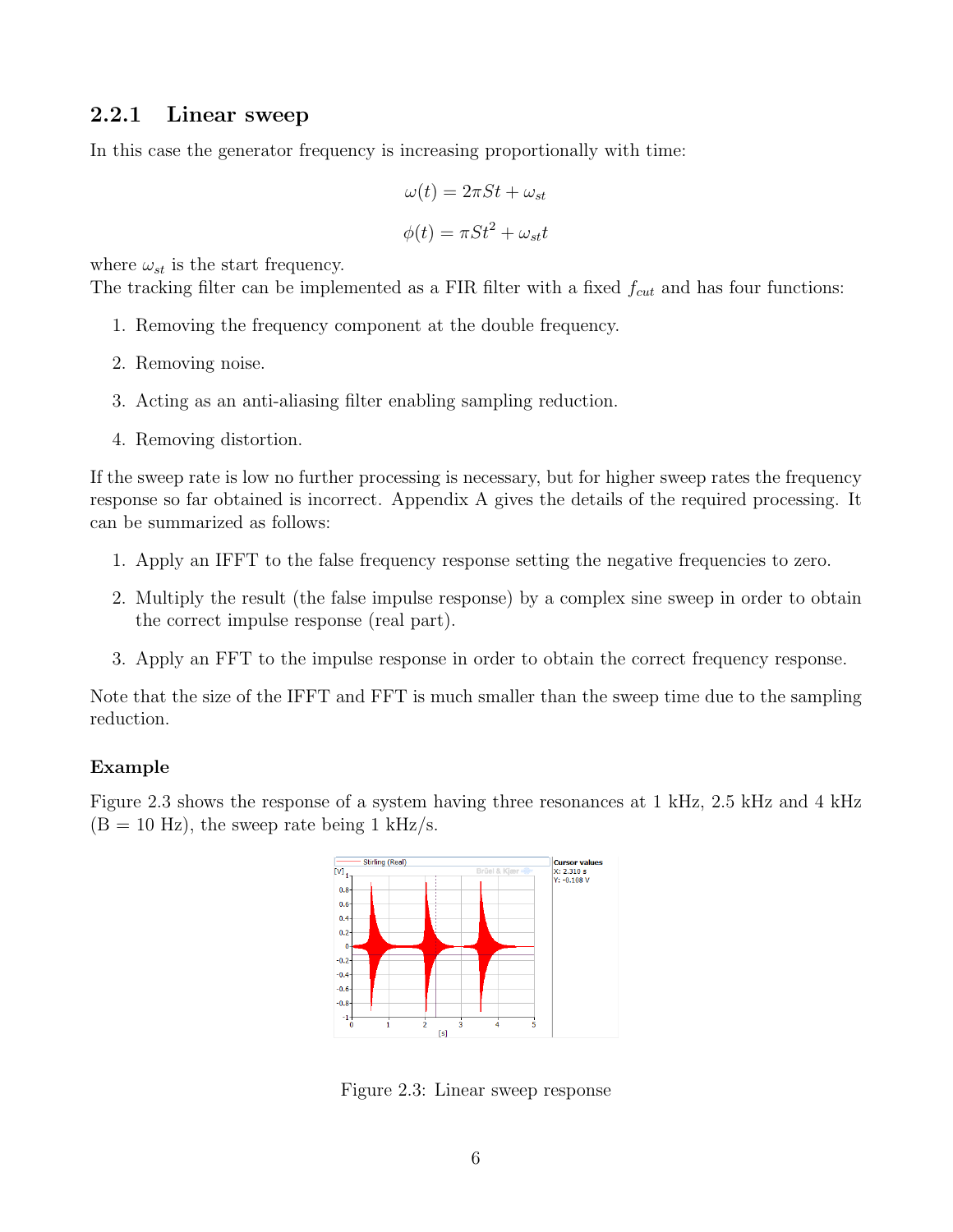

Figure 2.4: Contour plot of the false impulse response

<span id="page-8-1"></span>Calculating the false impulse response and analysing it using short time FFT, a contour plot can be obtained showing the effect of the high sweep rate on the impulse response, Figure [2.4.](#page-8-1) Note that the contour plot contains three parallel strait lines. Intuitively it makes sense that the impulse response can be corrected by multiplying by a sweep, since such an operation will shift the frequencies in the false impulse response linearly with time and thereby transforming the contour plot into Figure [2.5.](#page-8-2)



Figure 2.5: Contour plot of the corrected impulse response

#### <span id="page-8-2"></span><span id="page-8-0"></span>2.2.2 Exponential sweep

Exponential sweep is traditionally called logarithmic sweep since it can be used for measuring the frequency response on a logarithmic frequency axis, but the generator frequency is increasing exponentially with time and is thus better described as an exponential sweep:

$$
\omega(t) = \omega_{st} e^{\beta t}
$$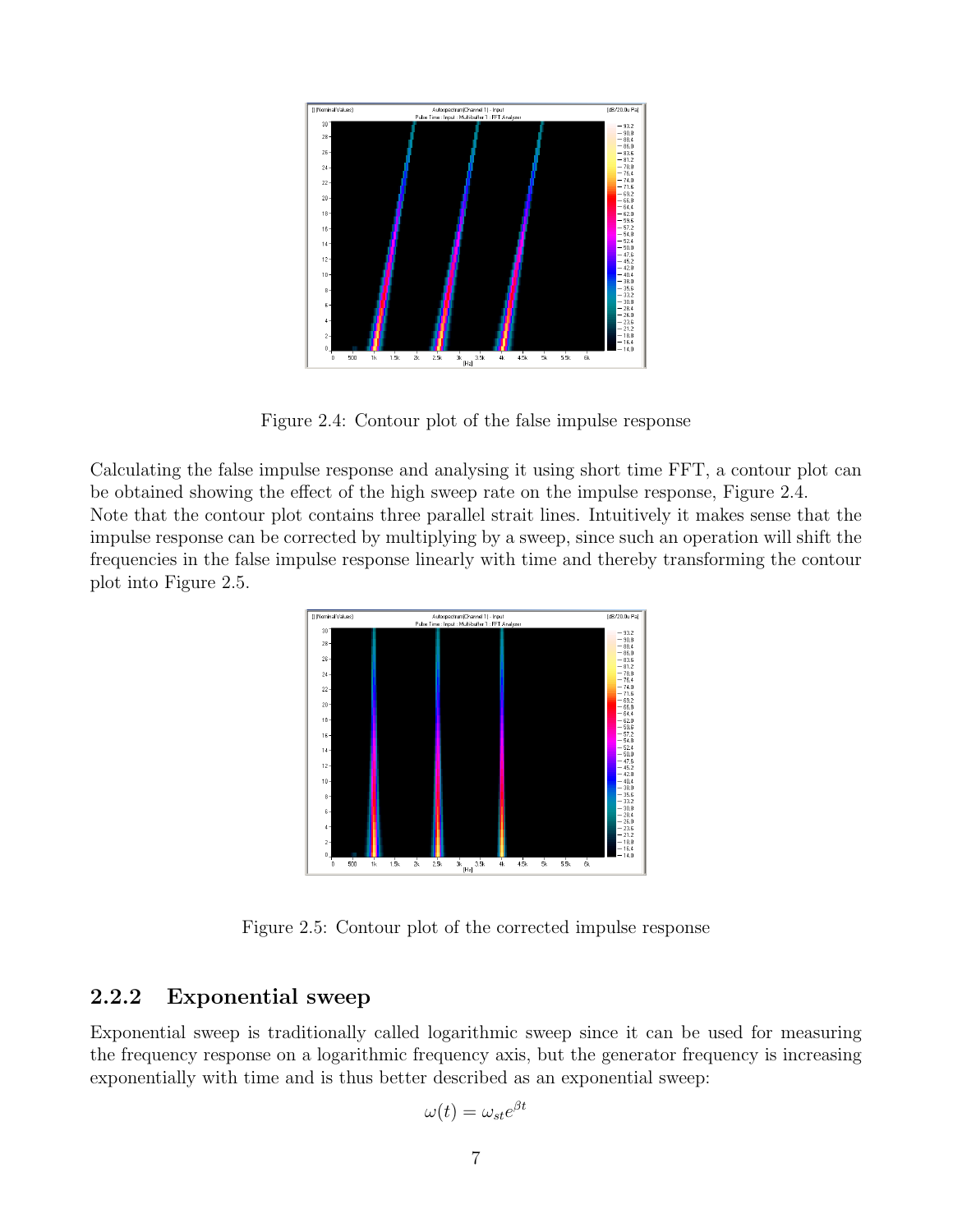$$
S(f) = \beta f
$$

$$
\phi(t) = \frac{\omega_{st}}{\beta} (e^{\beta t} - 1)
$$

where  $\omega_{st}$  is the start frequency.

In situations where a log frequency axis is desired,  $\Delta f$  usually increase with frequency and the condition:

$$
\frac{S}{\Delta f} < f_{cut}
$$
\n
$$
\frac{\beta f}{\Delta f} < f_{cut}
$$

or

can be fulfilled even though it is required that  $f_{cut} < 2f_{st}$  for a tracking filter having a fixed cut-off frequency. The tracking filter is in this situation usually implemented similar to the one used for linear sweep.

If the main purpose of using an exponential sweep is to improve the S/N ratio at lower frequencies and a linear frequency axis is desired, then a tracking filter with a cut-off frequency increasing proportionally with frequency can be used, including a conversion from log frequency axis to linear frequency axis.

Since S is proportional to the frequency  $(\beta f)$ , the tracking filter bandwidth must also be proportional to the frequency.

The frequency difference df between two consecutive zero crossings is constant and independent of the frequency. This means that if the output of the signal from the mixer is integrated over df  $\frac{y}{2}$  for each period of the double frequency, then the double frequency is canceled completely and the axis is converted to a linear axis at the same time. An integer number of periods can be used if less resolution is desired. In practice the integration may be combined with a hanning window (or another suitable window).

If the sweep rate is low no further processing is necessary, but for higher sweep rates the frequency response so far obtained is incorrect. Appendix B gives the details of the required processing. It can be summarized as follows:

- 1. Apply an IFFT to the false frequency response.
- 2. Stretch the result (the false impulse response) acording to  $\frac{1}{b}(1-e^{-tb})$  followed by a damping  $e^{-tb}$  in order to obtain the correct impulse response.
- 3. Apply an FFT to the impulse response in order to obtain the correct frequency response.

Note that the size of the FFT is much smaller than the sweep time due to the sampling reduction.

#### Example

Figure [2.6](#page-10-0) shows the response of a system having three resonances at 1 kHz, 2.5 kHz and 4 kHz  $(B = 10$  Hz). The generator signal is an exponential sweep with  $f = 500e^{0.5t}$ .

Calculating the false impulse response and analysing it using short time FFT, a contour plot can be obtained showing the effect of the high sweep rate on the impulse response, Figure [2.7.](#page-10-1)

Note that the contour plot contains three non parallel curved lines. As a consequence the procedure used for linear sweep is not possible, but following the procedure given in Appendix B, the result in Figure [2.8](#page-10-2) is obtained.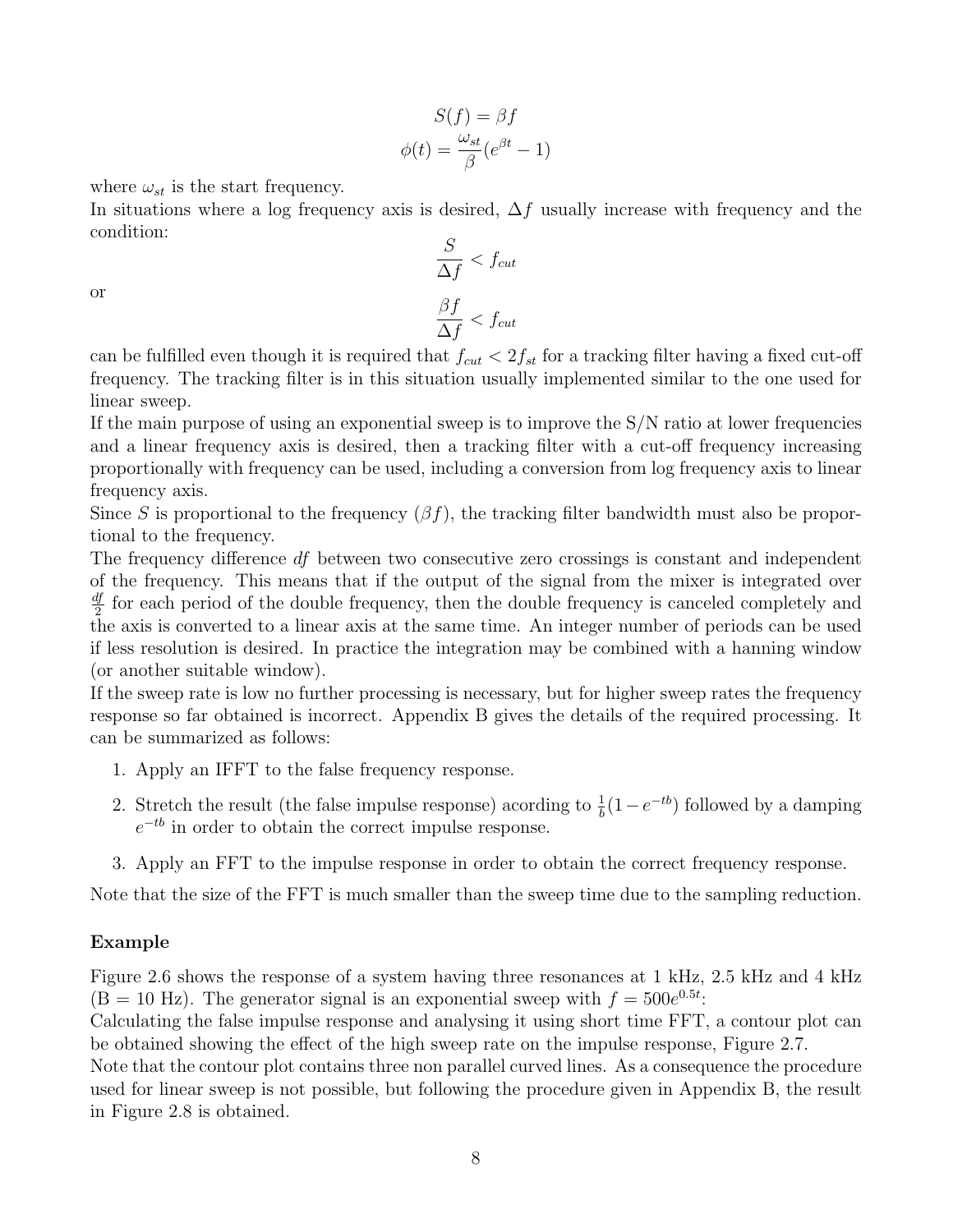

Figure 2.6: Exponential sweep response

<span id="page-10-0"></span>

<span id="page-10-1"></span>Figure 2.7: Contour plot of the false impulse response



<span id="page-10-2"></span>Figure 2.8: Contour plot of the corrected impulse response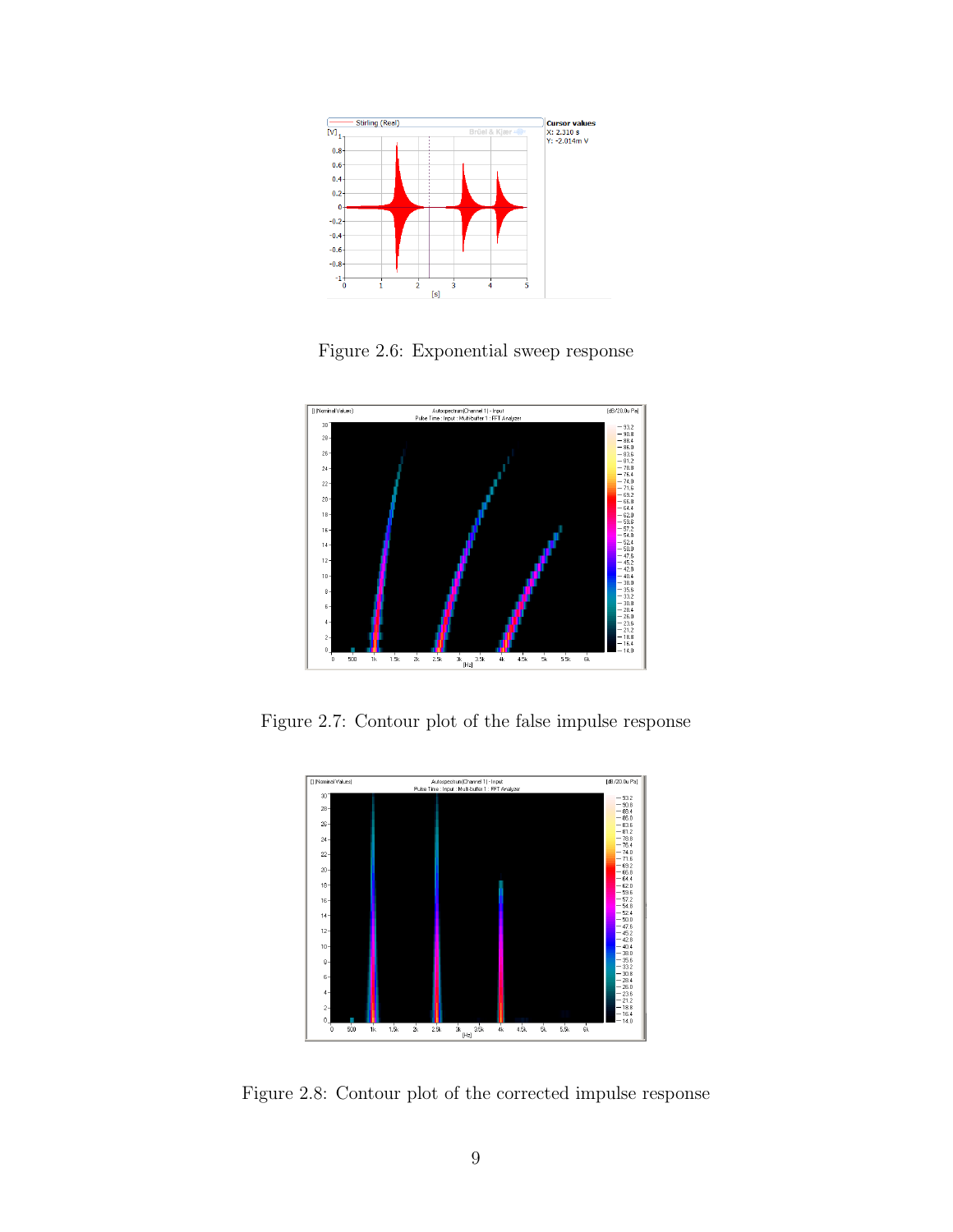### <span id="page-11-0"></span>Appendix A

The response of a linear time invariant system is given by:

$$
y = h * x
$$

where:

 $x$  is the excitation signal.

h is the impulse response of the system.

If  $x$  is a complex linear sweep the relation can be written as:

$$
y(t) = \int_{-\infty}^{\infty} h(\tau) e^{j\phi(t-\tau)} d\tau
$$

where:

$$
\phi(t) = \pi S t^2
$$

the output response can now be written:

$$
y(t) = \int_{-\infty}^{\infty} h(\tau) e^{j\pi S(t-\tau)^2} d\tau
$$

If the output is multiplied by the complex conjugate of the sweep then:

$$
z(t) = e^{-j\pi St^2} \int_{-\infty}^{\infty} h(\tau) e^{j\pi S (t-\tau)^2} d\tau = \int_{-\infty}^{\infty} e^{j\pi S \tau^2} h(\tau) e^{-j2\pi St\tau} d\tau =
$$

$$
z(f) = \int_{-\infty}^{\infty} e^{j\pi S \tau^2} h(\tau) e^{-j2\pi f\tau} d\tau = \int_{-\infty}^{\infty} g(s) e^{-j2\pi fs} d\tau
$$

or

For a physical system it is not possible to use a complex excitation signal, but if a real valued sweep is used the result above can be obtained by using a tracking filter for removing the mirror frequency.

It is seen that  $g(s)$  can be obtained by an inverse Fourier transform of  $z(f)$  and  $h(t)$  can then be derived from  $q(s)$ :

$$
g(s) = e^{j\pi S s^2} h(s)
$$

and finally:

$$
h(t) = e^{-j\pi St^2}g(t)
$$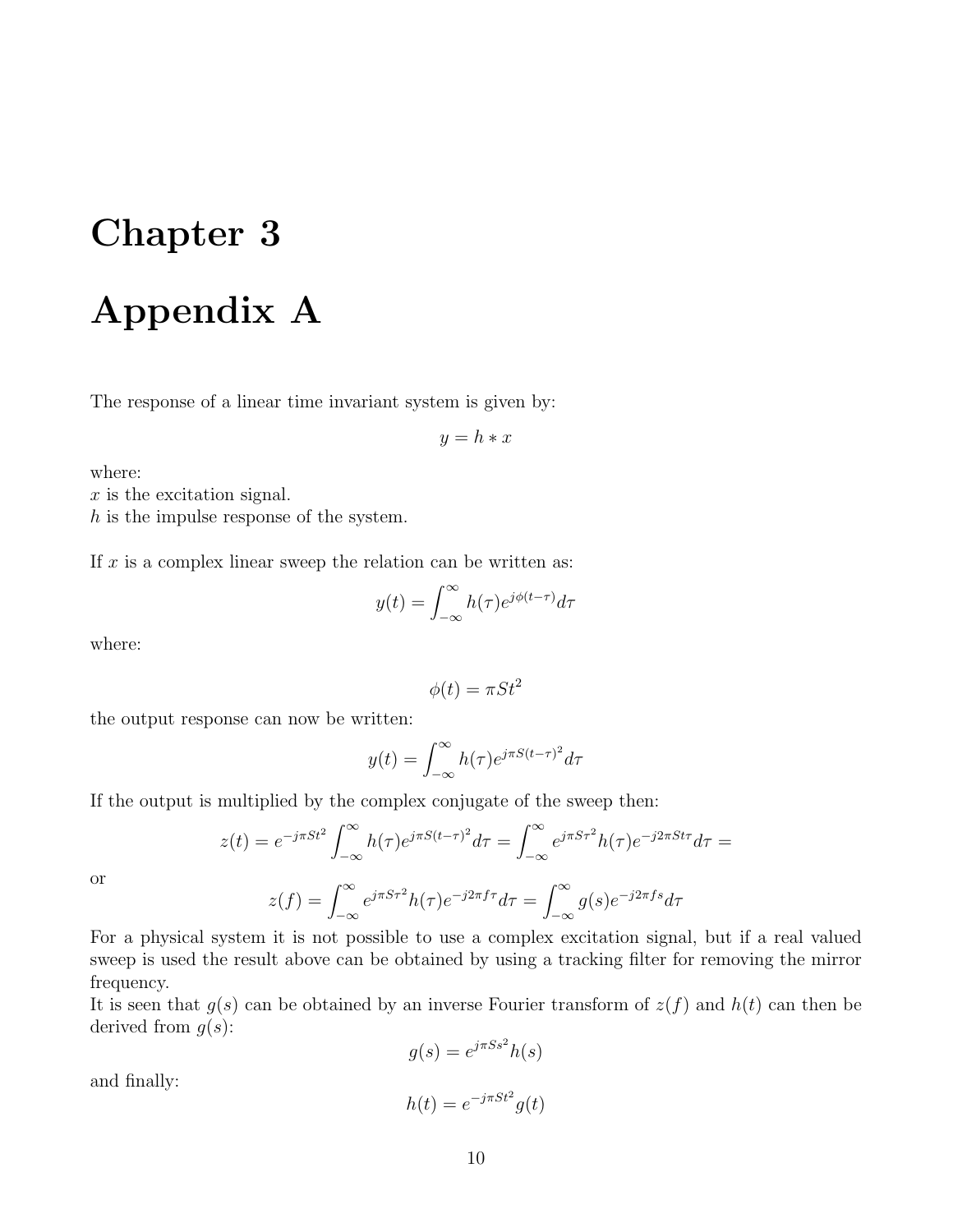# <span id="page-12-0"></span>Appendix B

The response of a linear time invariant system is given by:

$$
y = h * x
$$

where:

 $x$  is the excitation signal.

h is the impulse response of the system.

If  $x$  is a complex exponential sweep the relation can be written as:

$$
y(t) = \int_{-\infty}^{\infty} h(\tau) e^{j\phi(t-\tau)} d\tau
$$

where:

$$
\phi(t) = \frac{2\pi f_{st}}{\beta}e^{\beta t}
$$

Using the substitutions:

$$
t = \frac{1}{\beta} \log(\frac{f}{f_{st}})
$$
  

$$
\tau = -\frac{1}{\beta} \log(1 - \beta s)
$$
  

$$
d\tau = \frac{1}{1 - \beta s} ds
$$

the output response can be written:

$$
y(\frac{1}{\beta}ln(\frac{f}{f_{st}})) = \int_{-\infty}^{\frac{1}{\beta}} \frac{1}{1-\beta s} h(-\frac{1}{\beta}ln(1-\beta s)) e^{j2\pi f(\frac{1}{\beta}-s)} ds
$$

If the output is multiplied by the complex conjugate of the sweep one obtains:

$$
z(f) = e^{-j\frac{2\pi}{\beta}f} \int_{-\infty}^{\frac{1}{\beta}} \frac{1}{1-\beta s} h(-\frac{1}{\beta}ln(1-\beta s)) e^{j2\pi f(\frac{1}{\beta}-s)} ds
$$